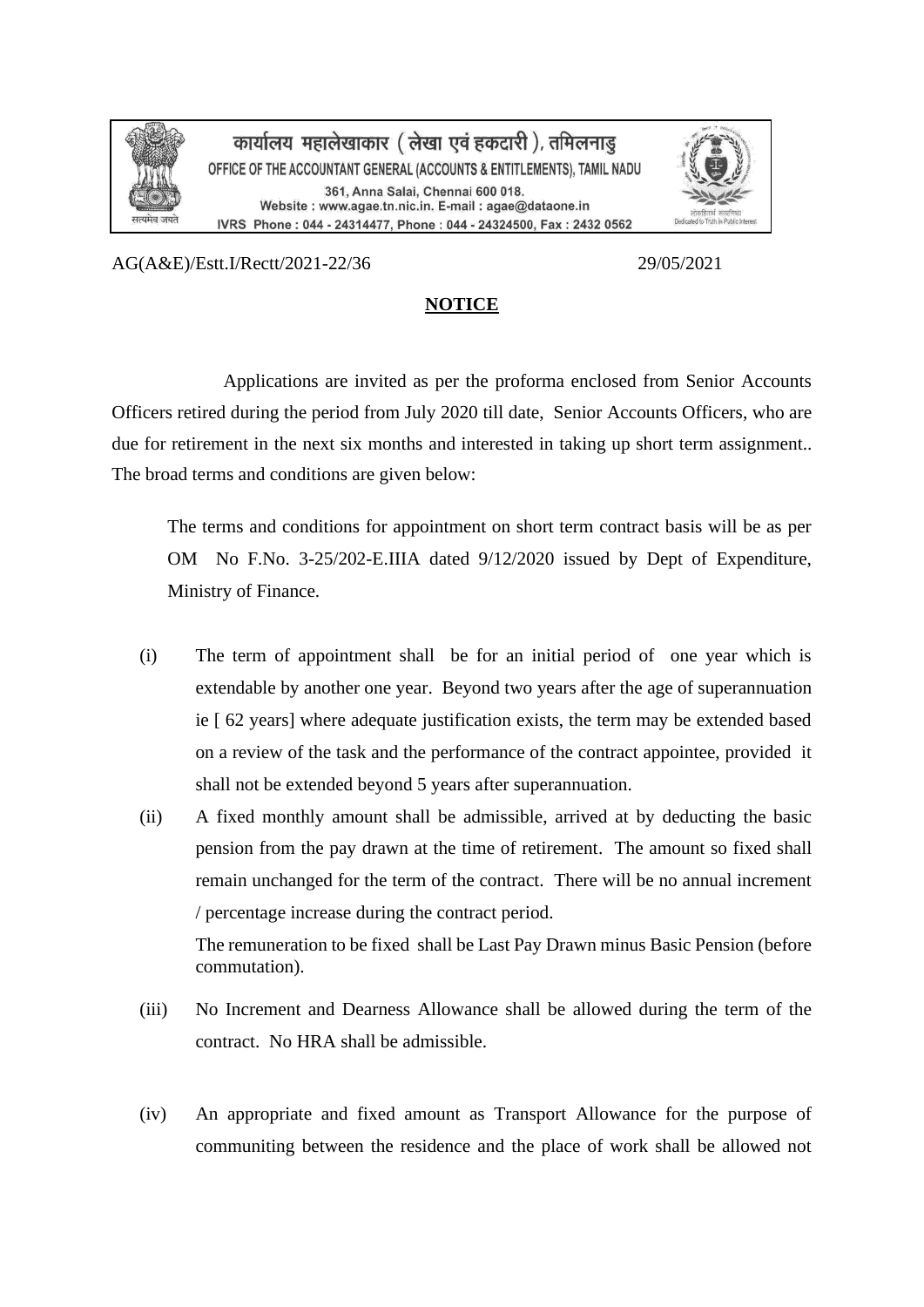exceeding the rate applicable to the appointee at the time of retirement. The amount so fixed shall remain unchanged during the term of appointment.

- (v) Statutory deductions levied by the Union/State Government shall be made as per rules.
- (vi) Paid leave of absence may be allowed at the rate of 1.5 **for each completed month of service.** Accumulation of leave period beyond a calendar year may not be allowed.
- (vii) The retired official shall sign an agreement of confidentiality with the Government of India containing a clause on Ethics and integrity.
- (viii) All rules and orders in existence or to be issued regarding attendance, duties and official discipline etc., prescribed by the Government of India and C&AG of India from time to time shall automatically be applicable to the contractual appointees.
- (ix) Eligible retired officers may give their willingness along with their Bio-data along with copies of PPO and Last pay certificate issued and Adhaar Card on or before 11.06.2021 through email at *ramadossk.tmn.ae@cag.gov.in*

(Vide orders of the Accountant General dated : 29 .05.2021 )

## **Sr. Accounts Officer (Admn)**

To Notice Board ITSC (for web uploading)